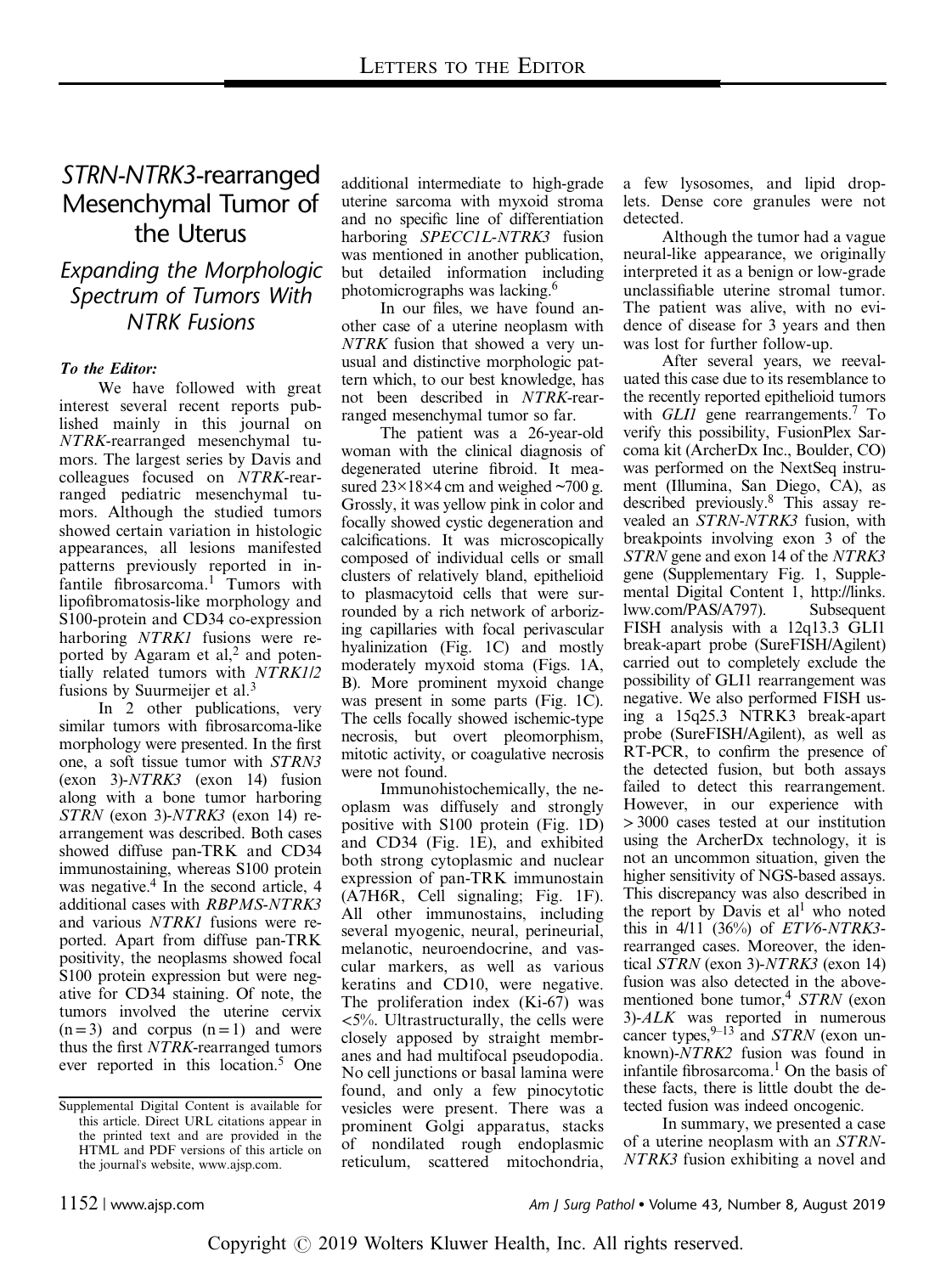

FIGURE 1. The tumor was composed of individual cells or small clusters of relatively bland, epithelioid to plasmacytoid cells that were surrounded by a rich network of arborizing capillaries and mostly moderately myxoid stoma. Overt pleomorphism, mitotic activity, or coagulative necrosis were not found (A, B). Perivascular hyalinization and more prominent myxoid change were present in some parts (C). Immunohistochemically, the neoplasm was diffusely and strongly positive with S100 protein (D), CD34 (E) and exhibited both cytoplasmic and nuclear expression of pan-TRK stain (F).

yet undescribed morphologic pattern. Further cases with longer follow-up are needed to ascertain the real biological potential of this neoplasm.

Michael Michal, MD, PhD\*† Veronika Hájková, MSc‡ Alena Skálová, MD, PhD\* Michal Michal, MD\* \*Department of Pathology †Biomedical Center, Faculty of Medicine in Pilsen, Charles University ‡Bioptical Laboratory Ltd, Pilsen Czech Republic

Conflicts of Interest and Source of Funding: Supported in parts by the National Sustainability Program I (NPU I) Nr. LO1503 and by the grant SVV–2019 No. 260 391 provided by the Ministry of Education Youth and Sports of the Czech Republic. The authors have disclosed that they have no significant relationships with, or financial interest in, any commercial companies pertaining to this article.

#### **REFERENCES**

- 1. Davis JL, Lockwood CM, Stohr B, et al. Expanding the spectrum of pediatric NTRK-rearranged mesenchymal tumors. Am J Surg Pathol. 2019;43:435–445.
- 2. Agaram NP, Zhang L, Sung YS, et al. Recurrent NTRK1 gene fusions define a novel subset of locally aggressive lipofibromatosis-like neural tumors. Am J Surg Pathol. 2016;40:1407–1416.
- 3. Suurmeijer AJH, Dickson BC, Swanson D, et al. A novel group of spindle cell tumors defined by S100 and CD34 co-

expression shows recurrent fusions involving RAF1, BRAF, and NTRK1/2 genes. Genes Chromosomes Cancer. 2018; 57:611–621.

- 4. Yamazaki F, Nakatani F, Asano N, et al. Novel NTRK3 fusions in fibrosarcomas of adults. Am J Surg Pathol. 2019;43:523–530.
- 5. Chiang S, Cotzia P, Hyman DM, et al. NTRK fusions define a novel uterine sarcoma subtype with features of fibrosarcoma. Am J Surg Pathol. 2018;42:791–798.
- 6. Gatalica Z, Xiu J, Swensen J, et al. Molecular characterization of cancers with NTRK gene fusions. Mod Pathol. 2019;32: 147–153.
- 7. Antonescu CR, Agaram NP, Sung YS, et al. A distinct malignant epithelioid neoplasm with GLI1 gene rearrangements, frequent S100 protein expression, and metastatic potential: expanding the spectrum of pathologic entities with ACTB/MALAT1/

Copyright © 2019 Wolters Kluwer Health, Inc. All rights reserved. www.ajsp.com | 1153

Copyright © 2019 Wolters Kluwer Health, Inc. All rights reserved.